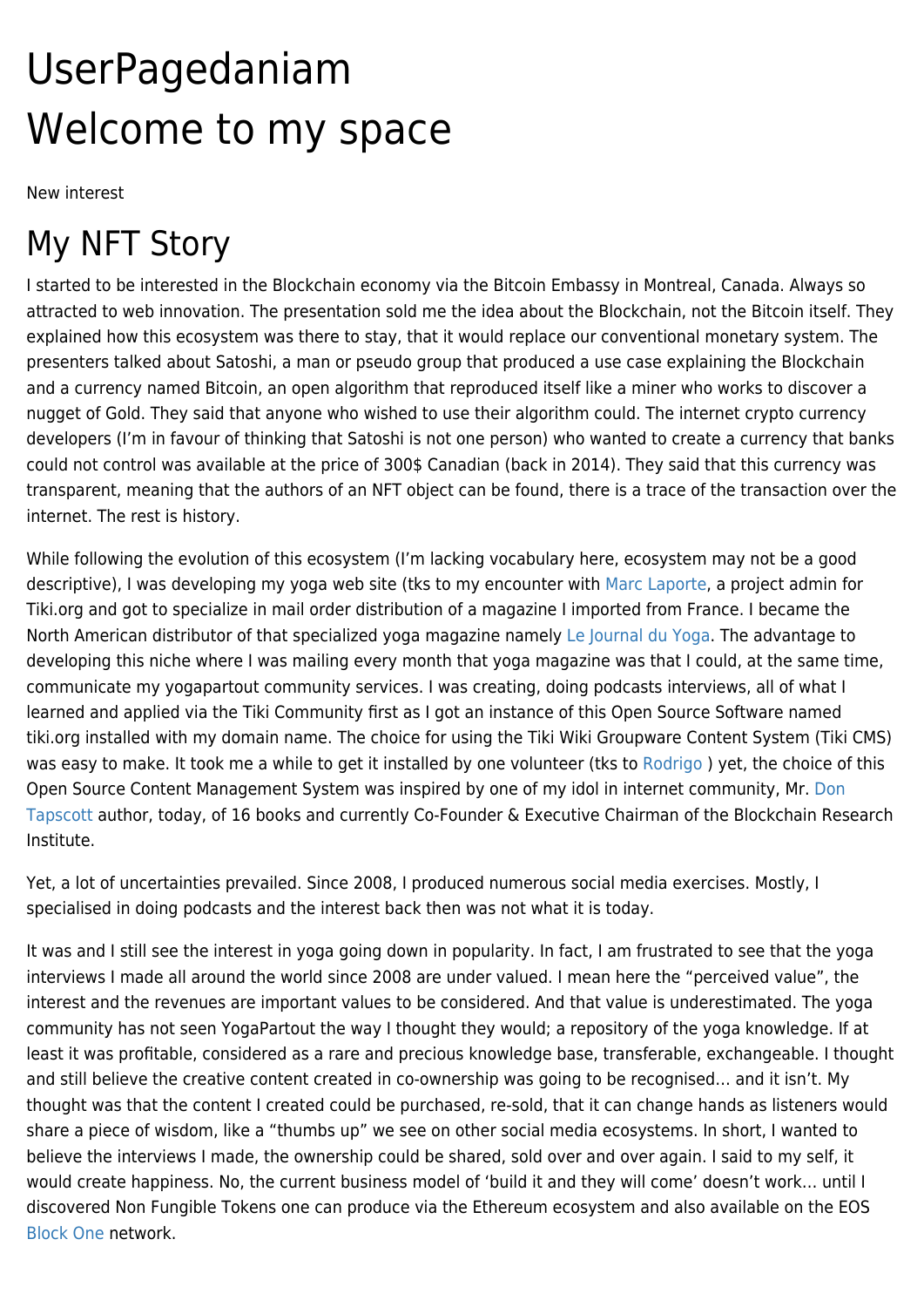### NFT, IMOO could be located into the Tiki Infrastructure

Like this draft here bellow

#### $\pmb{\times}$

Then birth of the the Non fungible Tokens (NFT) was in 2015 on the Ethereum blockchain ecosystem. More recently it made the news all over the world when a man named Beeple sold via the auction house Cristie's one NFT at [69.3 million US dollars.](https://en.wikipedia.org/wiki/List_of_most_expensive_non-fungible_tokens) Announcements all over the world took lots of space. That was the sign I was waiting for. The crypto blockchain community had developed a simplified system, available to anyone, without having to understand how and what made these NFT valuable. For free or a fraction of few dollars, one can create a digital art piece and sell it. Eureka. finally, the world recognized for the first time in history the creativity artists put into their work. Artists can be paid for their true value. Parallelly, my studies in the yoga field and the interviews I performed (well over one hundred podcast recordings counted in 2019) made me understand that yoga is an art. My thinking process saw similarities between yoga perceived as an art and the blockchain via the NFT movement as an art too.

Some yoga teachers I met would argue that yoga is a science, yet not enough scientific studies have been made to this day to prove the benefits of this ancient practice... it is still, and it remains an art. In addition to this observation, my plan to gather French speaking yoga teachers around one platform, the Tiki CMS system kept failing repeatedly, it costed me less than if I had chosen a proprietary web solution, yet it still costed me a lot to keep the solution up to date with technology advancement.

I was and am really fed up to miss target. Failing is very frustrating.

I got resilient I suppose, or I am dummy, and I do not read the signs correctly.

Did I adopt this Tiki technology by mistake, after ten years of trials and failures?

I knew, back in 2021-2022 that I had to shift dramatically, change my business model if I wanted to succeed to create a community that would be self sufficient, generating revenue from the content created into that community and ensure its longevity.

So I launched a Crowdfunding campaign using the block chain for investors to risk some of their money and help the YogaPartout community diversify in other languages shifting via the new identity named [Satoshi Yoga](https://Satoshi.Yoga)

#### $66$

I saw in the blockchain *an answer to all the problems I have experienced since YogaPartout's inception. the obstacles I've had over and over again disappeared in my mental space. This was a good sign. Even if the Yoga Community I started in 2008 grew and generated revenues to pay for basic expenditures, YogaPartout was not accepted by the yoga community at* large, let alone to make a real impact, this was the identified real and deep problem and with the Blockchain these problems could be over turned.

### Today

Since 2008, I have been resisting to sell products online, offer services and ask for direct payments. I still do not offer online yoga courses and will not. The live human one to one transmission process can not, yet anyway, be transmitted virtually. I got Stripe installed, I'm using PayPal, SquareUp and local banking services as options for my clients, friends, and partners to transfer me their payments. Most of my clients are donating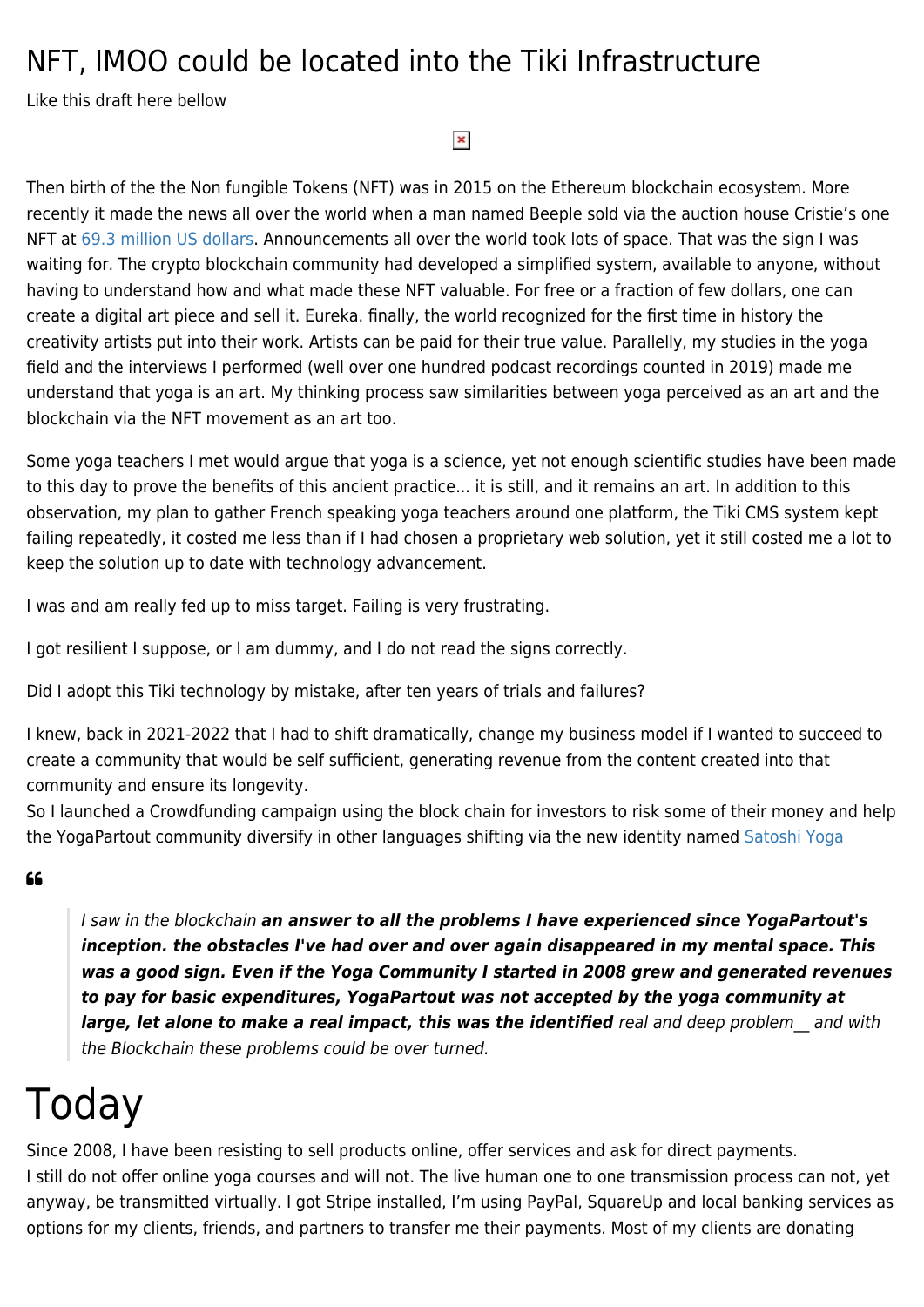small additional amounts along their subscription's annual fees for the magazine I distribute in North America as they recognize the value of being referenced via the SEO services, I offer them, that is the most I get to ask and receive positive responses. Yet, this is not enough to be able to create a community that adopts the wiki way of doing things, specially in the yoga world. Recently, I acquired a new domain name: Satoshi.Yoga and announced my entry in the NFT scene. One yoga professor, [Baudouin Legrand](https://yogapartout.com/Baudouin+Legrand), also a jurist, located in Belgium accepted that we use his visuals to create a series of instructional/creative yoga postures to entice the members in the community to embark in the NFT direction. After hours of work with this teacher and the help of volunteer [Étiennette Gagnon](https://yogapartout.com/AlainEtEtiennette), we managed to launch a series of NFT demo pics. Yet, I do say that this is not good enough. To be in the "connected blockchain world" one need to have a real node, not a fake one.

- To learn about the blockchain and it's potential use, one need to be learning.
- I learned that there are different ecosystems.
- The Bitcoin space consumes a lot of energy.
- It is said it consumes 80 terawatt-hours of electricity annually. For a year, the Boston University calculated it takes the equivalent of 385 ships of energy used by mining bitcoin of AA alkaline long-life batteries. This means: 84,594,077,568 kWh ( <https://qz.com/2023032/how-much-energy-does-bitcoin-use>)



# What is an NFT

Often described as a way to tracking ownership of a unique digital asset, an NFT is ultimately just a bunch of text: a unique string of characters called a token when grouped and tracked on a blockchain, usally the Ethereum blockhain.

The main complaint about the Blockchain follows NFT's even if these tokens are not in the same ecosystem is that data mining generates a sizable portion of energy expenditure in the NFT industry. Recently, Elon Musk explained Bitcoin's plans for using renewable energy. Musk presented a goal of mining with 50% renewable energy. NFTs can also utilize clean power, significantly reducing their environmental impact.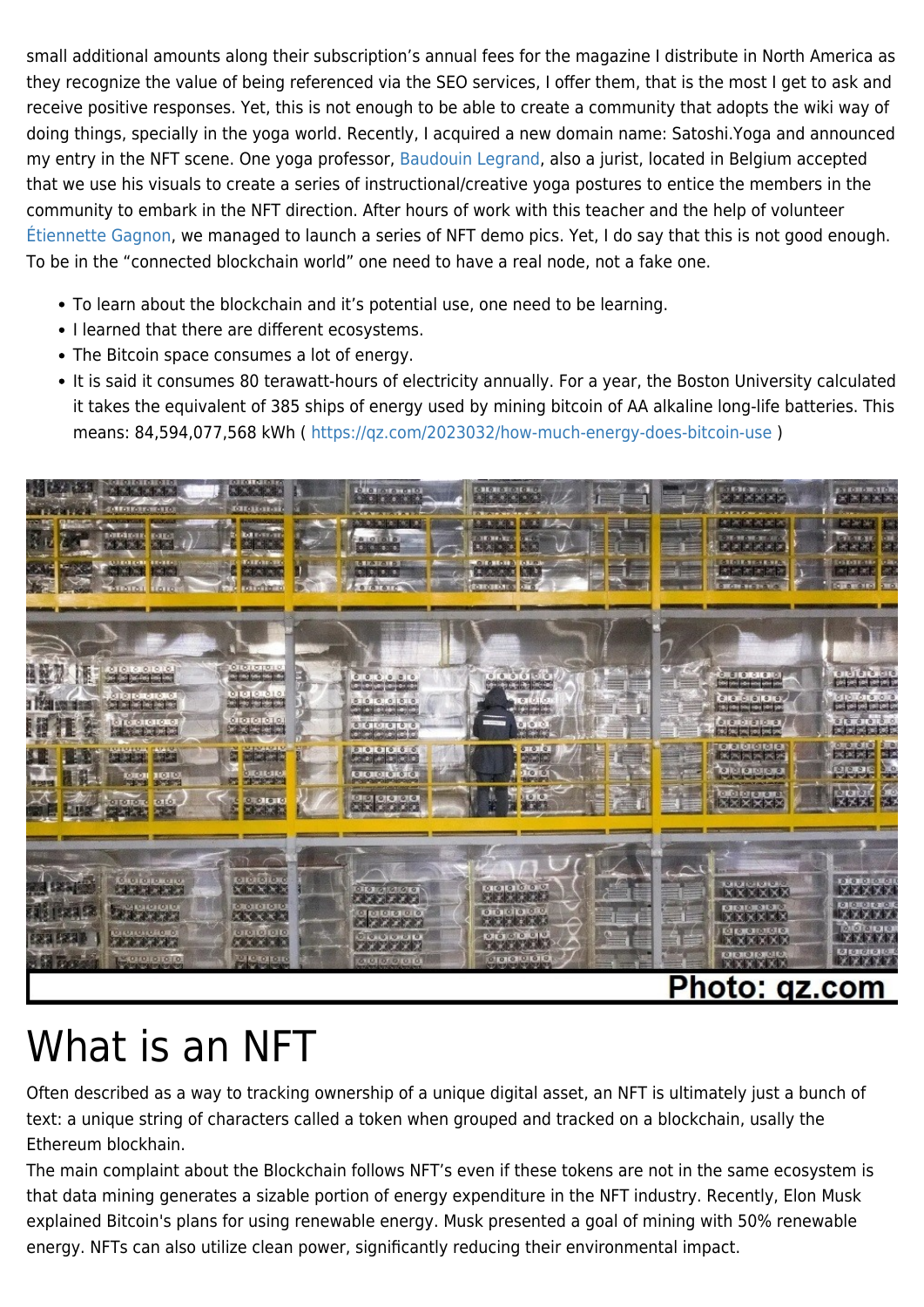# Why I choose the <https://EOS.IO> eco-system

EOS.IO was introduced to me by a crypto fanatic who sold me the idea that [Block One](https://block.one) offes the most likely best future for our planet. Here are the characteristics I found

- It is fast
- Block. One launched a community named [Voice](https://voice.com) so that they stay in the social media game and at the same time offer to produce NFT's for free.
- Their mark up is 20% which is a steep price, yet it is free to use, free to produce NFTs and unlimited to its use as compared to other NFT plateform hosting [EOS.](https://en.wikipedia.org/wiki/EOS.IO)

### What about the operating system sustaining this NFT: [EOS.IO](https://en.wikipedia.org/wiki/EOS.IO)

EOS is a development platform for decentralized applications (dApps), which looks close to an operating system, as it emulates a real computer: hardware (CPU + GPU) for processing, memory (local/ RAM/ HDD) for storage and software, distributed equally among EOS holders.

- Scalable
- User friendly
- Virtually Free
- Their community engagement is important
- They are marketing oriented

All their partners are [Certified Carbon Neutral](https://en.wikipedia.org/wiki/Carbon_neutrality)

They to organize events in many cities arourd the world

At the time of publishing this article (dec 2021), I read that they have a 700 thousand member registered, they produced 46 million blocks and their OS does 3,900 operations per second. Finally, they have four sister's chains: Telos, Worlbli, Bos and MeetOne.

The EOS community elect a board of directors by referendum. They are involved in the the [Eden EOS](https://edeneos.org) organisation. Eden is mostly a watch dog sort of speaking. They do look after marketing, making sure the players in the EOS ecosystem are fairly treated, you and I can run for administration if we want to.

### Conclusion about my pick of NFT development plateform

In summary because the subject is so vast, here is a url found on [Medium](https://medium.datadriveninvestor.com/eos-explained-9dbc83b47ea8) that explains best the EOS solution why I love the EOS solutions.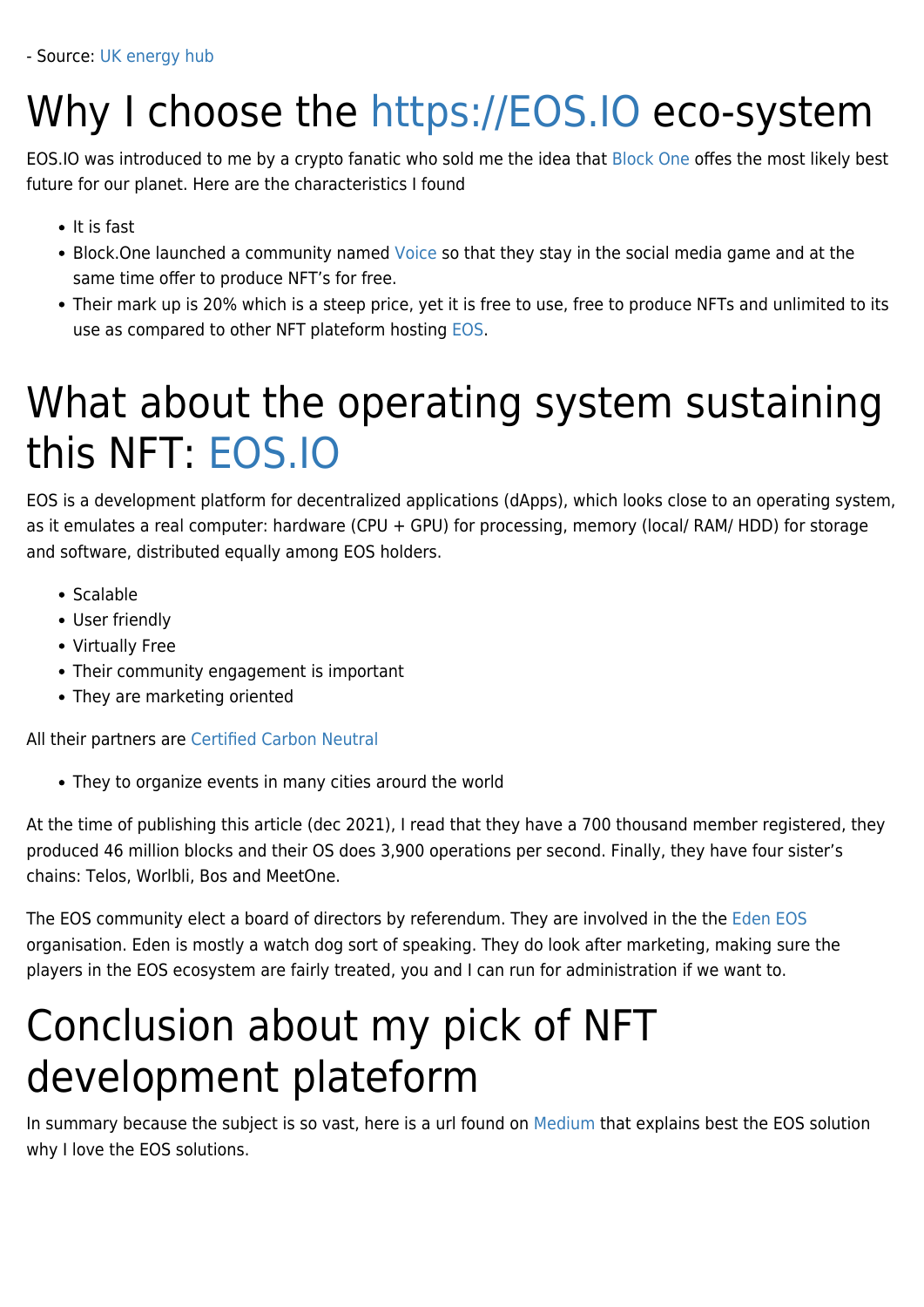### Back to basics: WHY did I do with all this knowledge

As mentioned, a little bit above this desiderata, not only I educated myself about NFTs, the blockchain and its future potential, I also got my own token created. In fact, my token is a [Foobar](https://foobar.protonchain.com) that is not connected for real into the Blockchain.

#### $66$

I certainly wish Tiki.org would develop a token

To test the interest in my yoga community, I helped yoga teacher [Baudouin Legrand](https://yogapartout.com/Baudouin+Legrand) to post 18 yoga postures which, with his permission are meant to be going for sale on the Blockchain by lieu of NFT. Here are the ursls of this NFT prod exercise. It is placed on the Voice.com plateform as explained above, my pick in the crowd of NFT communities.

### My Voice.com space

- <https://www.voice.com/dan1am>
- The [first NFT I sold](https://www.voice.com/creation/100000000003272) for \$4.50 US (you can observe its evolution).
- It got purchased by someone in the USA named [Martin](https://www.voice.com/wayne), a photographer. [YogaPartout dedicated a thank](https://yogapartout.com/Merci+premier+NFT+vendu+-+Thanks+a-to+Wayne+B+-+who+purchased+our+first+NFT?highlight=wayne) [you page for him](https://yogapartout.com/Merci+premier+NFT+vendu+-+Thanks+a-to+Wayne+B+-+who+purchased+our+first+NFT?highlight=wayne)

### Let's be sovereign

After this exercise of creating my own token, sort of speaking, I got the token to be valued at the price tag of one million units. The [https://yogapartout.com/[Yoga ToshiYog Token page](https://yogapartout.com/ToshiYog).

### Here is the info about my Token

All the details about my token on the block chain can be found via my Yoga ToshiYog Token page. Specifically, you can see the fluctuation of this token at this location using this tool, the [Bitcoin Cash Simple Ledger](https://simpleledger.info)

**Here is the hash leading to ToshiYog**

aef30d3ded8ebdf0537ff2a2bf991860fa35cc90f2c7ce459009e198ca481ff4

### How to use this tool

Type in [their search engine](https://simpleledger.info) the above hash [sigle \(TSY\)](https://simpleledger.info/token/aef30d3ded8ebdf0537ff2a2bf991860fa35cc90f2c7ce459009e198ca481ff4)

# What does my token look like

I knew you would ask, here it is. I looked for it and at the time of publishing, I could not find it standing alone. However, bellow this article, you will see where I'm hanging on.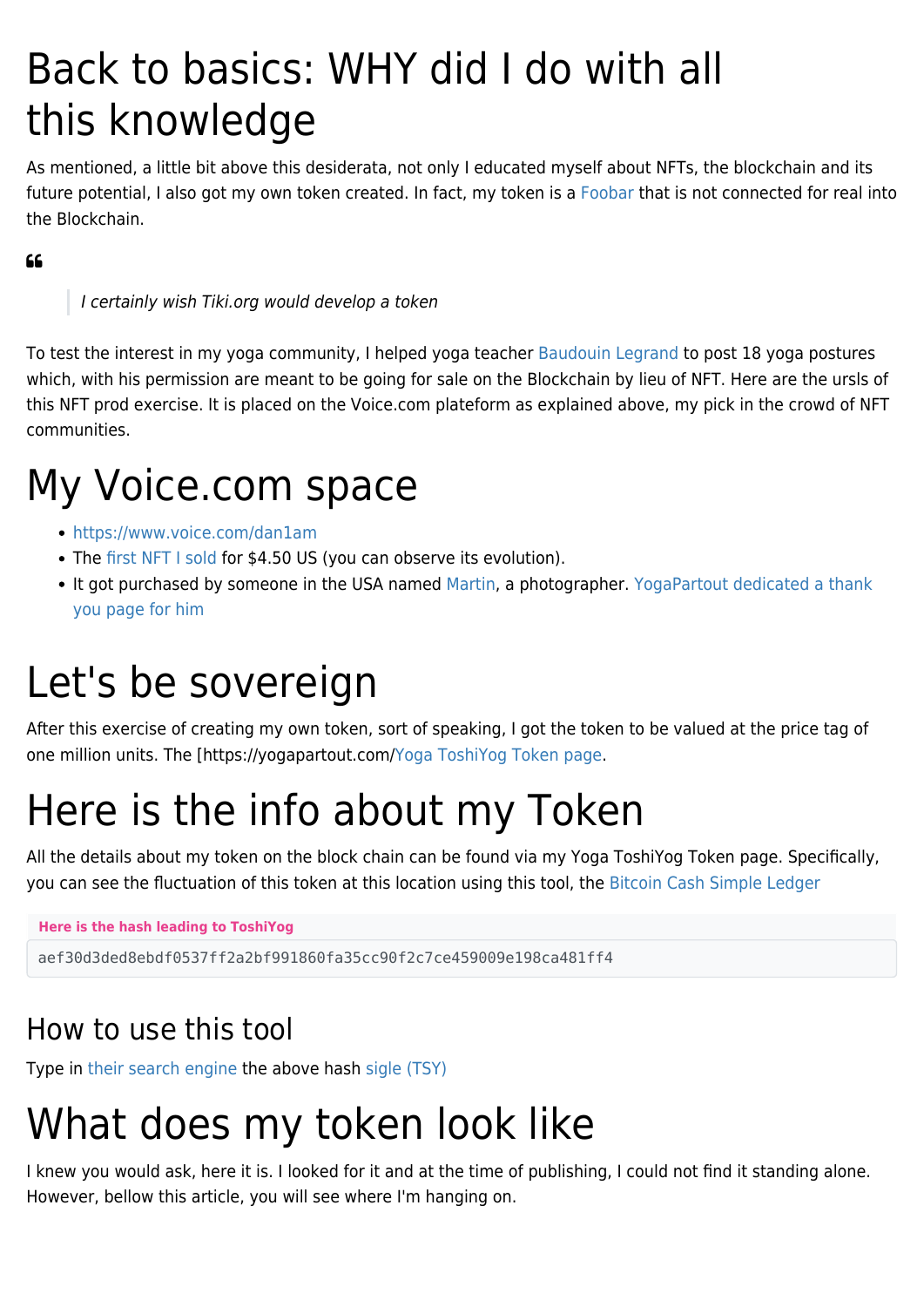### Where can you find me

These days, I'm hanging around these communities. You'll [this video on YouTuber](https://youtu.be/UCxA8sDltMY)ecognize, in one of these visuals, my Toshi Yog Token representation



### What can tiki.org need to be interested in NFTs?

I believe the tiki as a whole can benefit by building a tool for artists to be able to create a collection of objects, thousands of NFTs without coding Knowledge.

That can thereafter be put out there to show what Tiki can do for artists. I beleive there should be a directory integrated in the Tiki.org infrastructure so that new interested users can see themselves fit into the community. I found this YouTube that shows what can be done in this direction. Se this reference: "How To Create An entire NFT Collection (10,000+) In Under 1 Hour Without Coding Knowledge" via this video on YouTube.

Tks

# Past but not forgotten

Here are some additional info about myself

Here are some previous video clips I did for tiki.org... long time ago On the tv.tiki.org side My passion Tiki as a CDN Chroma key tests Who said kids are not ready for open communications? Tiki is a wiki. Is it fast?